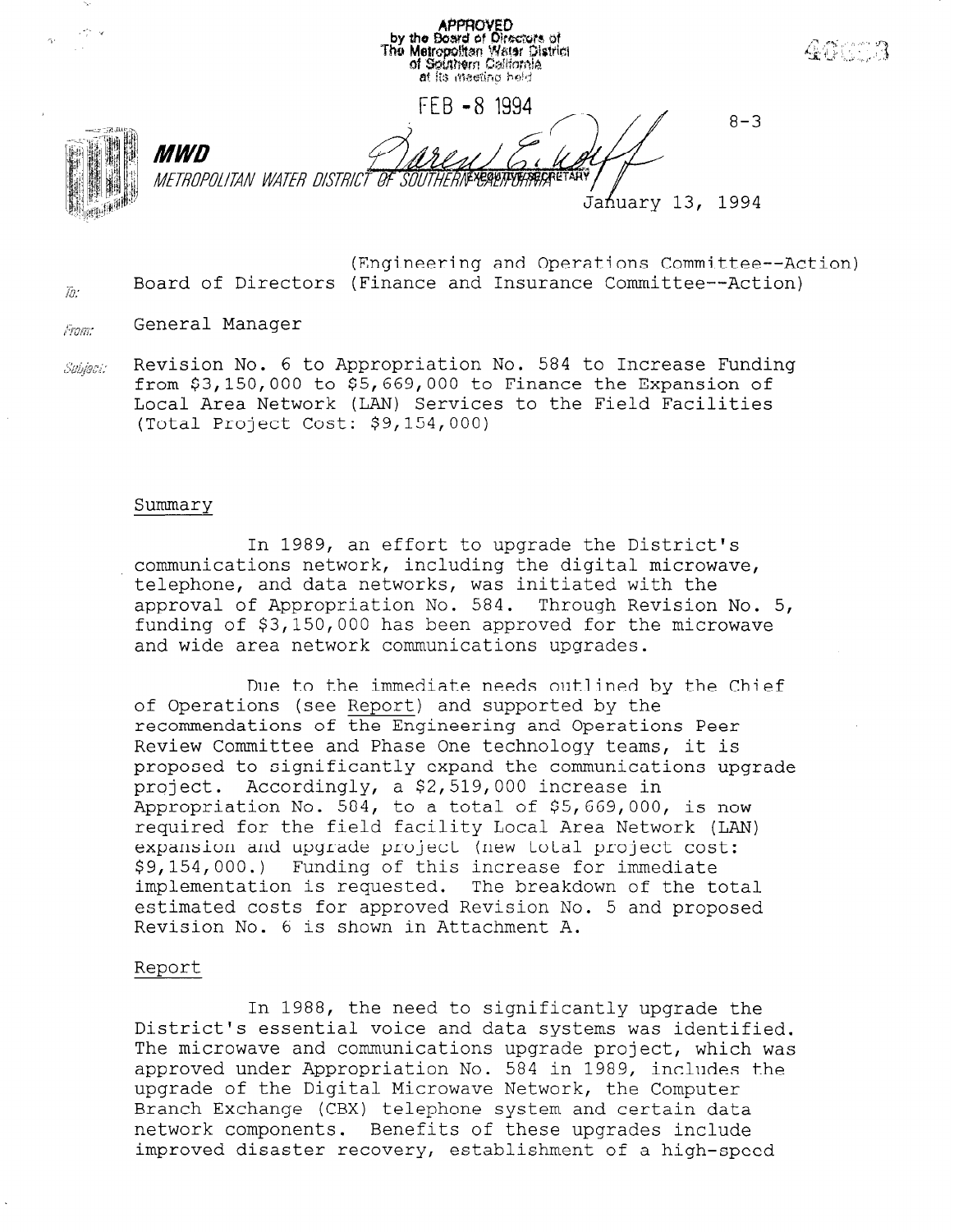Board of Directors -2- January 13, 1994

data network between facilities, and enhanced water system monitoring capabilities. The total cost of the project was originally estimated to be \$6,635,000, and five appropriation revisions to the current level of \$3,150,000 have been approved by your Board.

In 1993, during the Phase One business software planning and implementation, a need to further expand the communications network was identified. The Phase One systems, along with critical Operations systems described below, require that Local Area Network (LAN) technology be implemented at all major sites. The LAN expansion to the field facilities will require an \$2,519,000 increase in the communications upgrade project to a total estimated cost of \$9,154,000.

Since 1987, the District has installed LANs in seven locations: three at the Headquarters facilities (Cal Plaza, Sunset, Pasadena); Sacramento; San Dimas; La Verne; and Domenigoni. LANs provide a high-speed communications system for computers to share applications, files, printers, and host and modem links. The seven LAN locations share information via the MWD Wide Area Network (WAN).

Additional funding is requested to: 1) expand LAN equipment and services to the field facilities listed in Attachment B, "Prioritized Proposed Locations," and 2) upgrade LAN cabling and equipment in San Dimas, La Verne, Cal Plaza, and Sacramento.

LAN installation and upgrade work is being accelerated to support the communications requirements of the ISSP Phase One Project (see Attachment C, copy of page 26 of September 17, 1993 Board Letter). Field Office LANs are also required for implementation of the Operations Maintenance Management System and automated systems for the Engineering, Water Quality, and Environmental Compliance divisions (see Attachment D, Memorandum from Chief of Operations dated October 26, 1993).

Benefits of field facility staff's increased access to current LAN systems is expected immediately. A more important long-term benefit will be the full participation of field facility staff in the utilization of future District-wide LAN systems, which include Operations Maintenance Management, Maintenance Operations maintenance management system, Fieet management, One systems (Financial, Human Resources, Materials<br>Management, Health Safety and Environmental).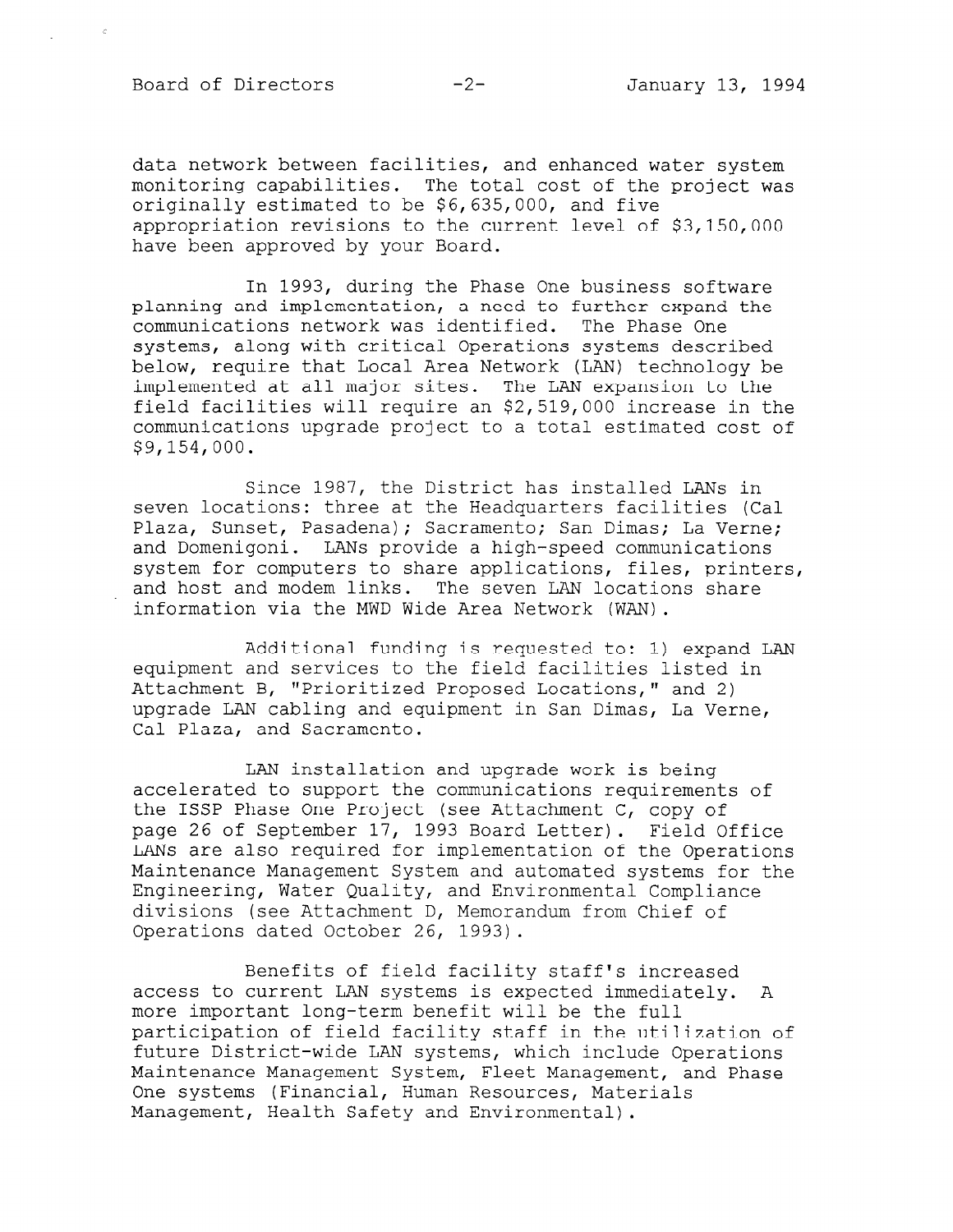The hardware and software selected for Phase One implementation conform to the industry-standard clientserver computing model. This model requires that staff use LAN-connected workstations to access applications and databases stored on a UNIX host located in the MWD Data Center (see Attachment E, "Proposed Local Area Networks"). The client-server model also fills a fundamental need for field office staff to be concurrently connected to applications and data across a wide range of MWD servers and hosts.

The field offices are currently excluded from full participation in the MWD open LAN systems. Field office staff do have limited access to applications and data through modems. The cost of each modem link is expensive, therefore its availability is limited to one computer per field office. A modem connection, as an analog device, has inherently slow response times, and unreliable service, which limits staff productivity and ability to access data in a timely and predictable manner.

Installation of LAN equipment in each field office will provide the following benefits:

- . Increase individual and group productivity by providing a file sharing system for routing documents and data files across all MWD facilities.
- . Reduce expenditures for dedicated modem links and expensive peripherals. Printers, plotters, and modems can be shared via LAN.
- . Reduce expenditures for the licensing, installation, administration, and support of packaged software.
- . Provide a reliable, high-speed communications platform for future data sharing applications specifically designed to increase field operation productivity and effectiveness.

The wiring components of the current LANs in the San Dimas, La Verne and Sacramento facilities do not conformed the conformation of conformation facilities do n<br>The Verne and Sacramento facilities do not conform facilities of the conformation of conformation facilities o San Dimas, La Verne and Sacramento facilities do not conform<br>to new MWD cabling standards for high-speed LAN implementation. The cabling and equipment upgrade will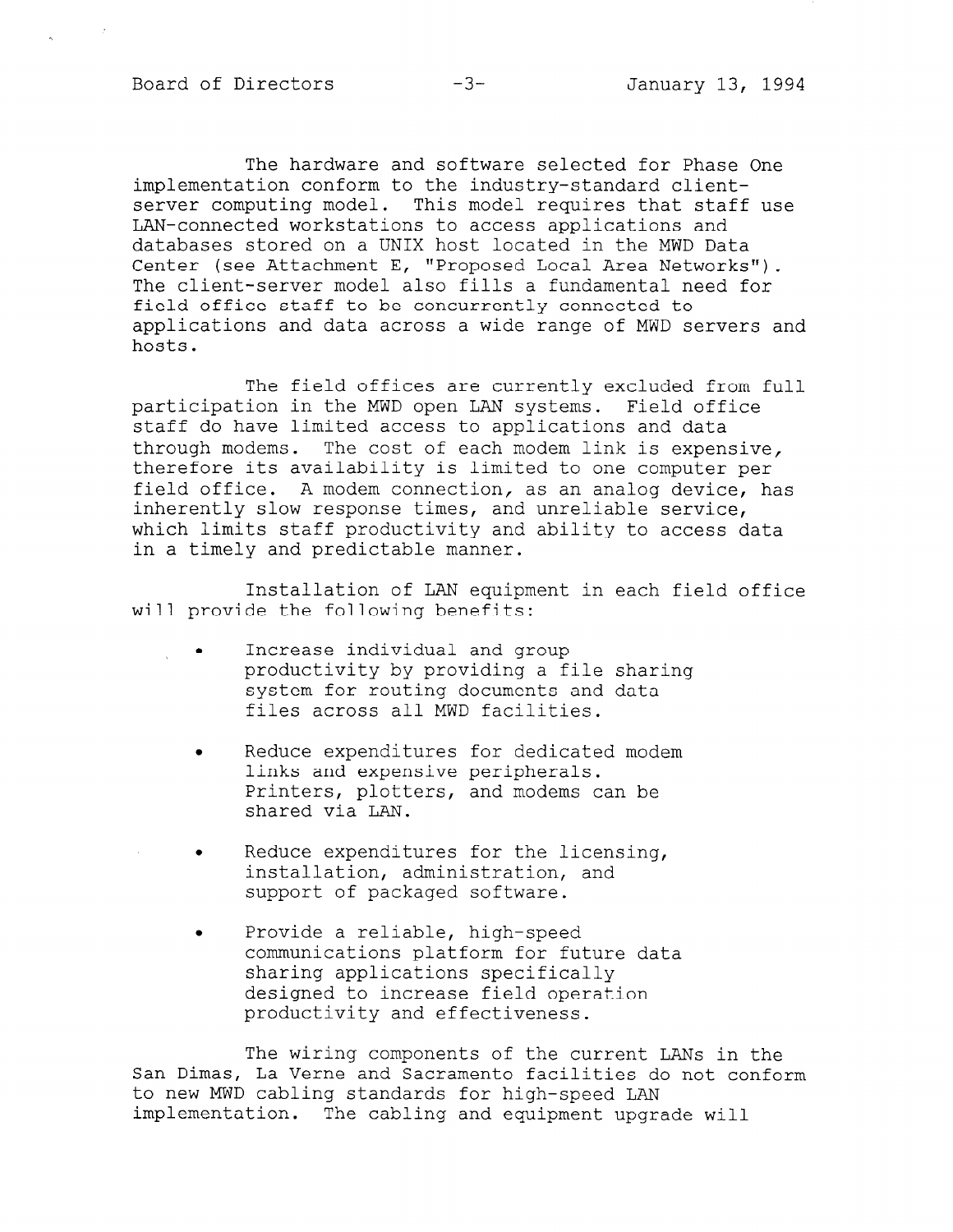allow conformance to these standards, and will resolve LAN system contention problems at those locations. The Phase I systems will require a minor upgrade of communications equipment in Cal Plaza.

## Board Committee Assignments

This letter was referred for action to:

The Engineering and Operations Committee because of its jurisdiction over contracting programs and the ordering of equipment or materials and selection of consultants to be used pursuant to Administrative Code Sections 2431(b) and (h).

The Finance and Insurance Committee because of its responsibility to study, advise, and make recommendations with regard to authorization of appropriations pursuant to Administrative Code Section 2441(d).

Recommendations

## ENGINEERING AND OPERATIONS COMMITTEES FOR ACTION:

It is recommended that your Board authorize the General Manager to have all work performed, other than work to be performed under competitively bid contracts and consulting contracts involving an expenditure over \$250,000, for the expansion of Local Area Networks (LAN) equipment and services to all field facilities, and the upgrade of LAN equipment in San Dimas, La Verne, Cal Plaza and Sacramento.

## FINANCE AND INSURANCE COMMITTEE FOR ACTION:

It is recommended that your Board authorize an increase in Appropriation 584 from the Pay-As-You-Go Fund in the amount of \$2,519,000, to a total of \$5,669,000, to fund the expansion of the communications upgrade capital project to include the expansion of Local Area Networks (LAN) services to all field facilities.

n

CC:sm Attachments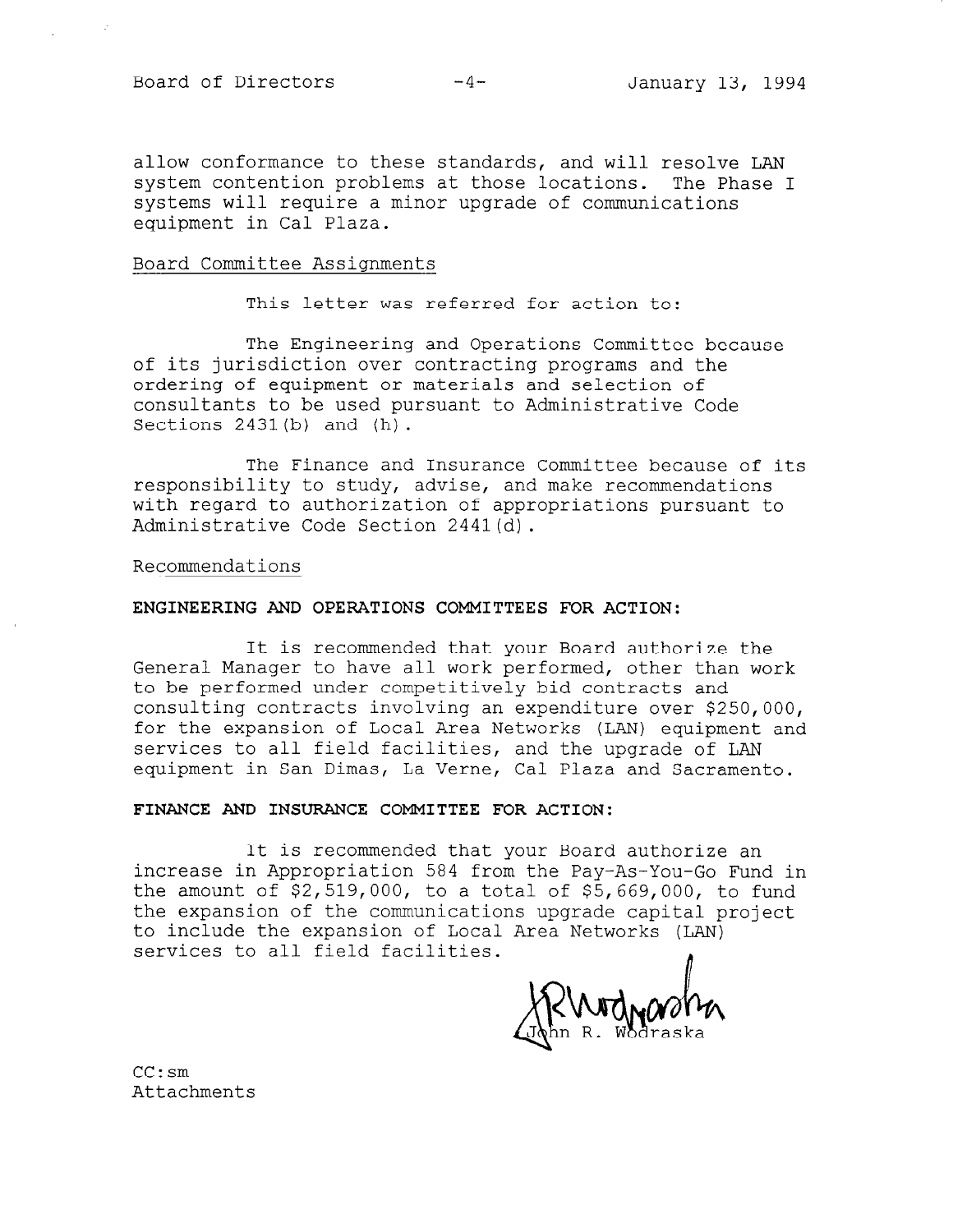# Attachment A

# FINANCIAL STATEMENT

The breakdown of the total estimated cost to include Revision No. 6 to Appropriation No. 584 for Microwave/Communications and Local Area Network (LAN) expansions is shown below:

Appropriation No. 584 Summary:

 $\sim$ 

 $\frac{1}{\gamma} \sum_{i=1}^{N}$  $\sim 1$ 

 $\mathcal{A}$ 

 $\langle \rho \rangle^{\frac{1}{2} + \frac{1}{2}}$  .

 $\mathcal{L}^{\text{max}}_{\text{max}}$ 

|                                                                | Approved<br>Revision No. 5 | Proposed<br>Revision No. 6             |
|----------------------------------------------------------------|----------------------------|----------------------------------------|
| Labor                                                          |                            |                                        |
| Engineering                                                    | \$<br>65,000               | \$.<br>65,000                          |
| District Forces Construction                                   | 105,000                    | 327,000                                |
| Total Labor                                                    | s<br>130,000               | 392,000                                |
| Professional and Technical Services                            | 65,000                     | 65,000                                 |
| Administrative Overhead                                        | 57,000                     | 179,000                                |
| Contracts                                                      | 2,762,423                  | 4,806,423                              |
| Contingencies                                                  | 95,577                     | 226,577                                |
| Total                                                          | ङ<br>3,150,000             | $\overline{\overline{s}}$<br>5,669,000 |
| Fiscal Impact Statement                                        |                            |                                        |
| Estimated Funds Required:                                      |                            |                                        |
| Initial                                                        |                            | 231,000                                |
| Revision No. 1                                                 |                            | 440,000                                |
| Revision No. 2                                                 |                            | 714,000                                |
| Revision No. 3                                                 |                            | 350,000                                |
| Revision No. 4                                                 |                            | 794,000                                |
| Revision No. 5                                                 |                            | 621,000                                |
| Revision No. 6                                                 |                            | 2,519,000                              |
| Additional Funds                                               |                            | 3,485,000                              |
| Total                                                          |                            | 9,154,000                              |
| Source of Funds: Pay-As-You-Go Fund                            |                            |                                        |
| Projected Expenditures of Funds:                               |                            |                                        |
| Fiscal Year 1992-93<br>Through                                 |                            | 2,946,157                              |
| Fiscal Year 1993-94                                            |                            | 2,975,424                              |
| Fiscal Year 1994-95                                            |                            | 3,232,419                              |
| Total                                                          |                            | 9,154,000                              |
| Capital Projects Program Fiscal Year 1993-94:                  |                            |                                        |
| Estimated Total Program Cost                                   |                            | 9,154,000                              |
| 1993-94 Capital Program                                        |                            | 2,700,000                              |
| Project Class: Three                                           |                            |                                        |
| Projects that do not directly affect the delivery of water but |                            |                                        |

demonstrate that economic savings outweigh project costs.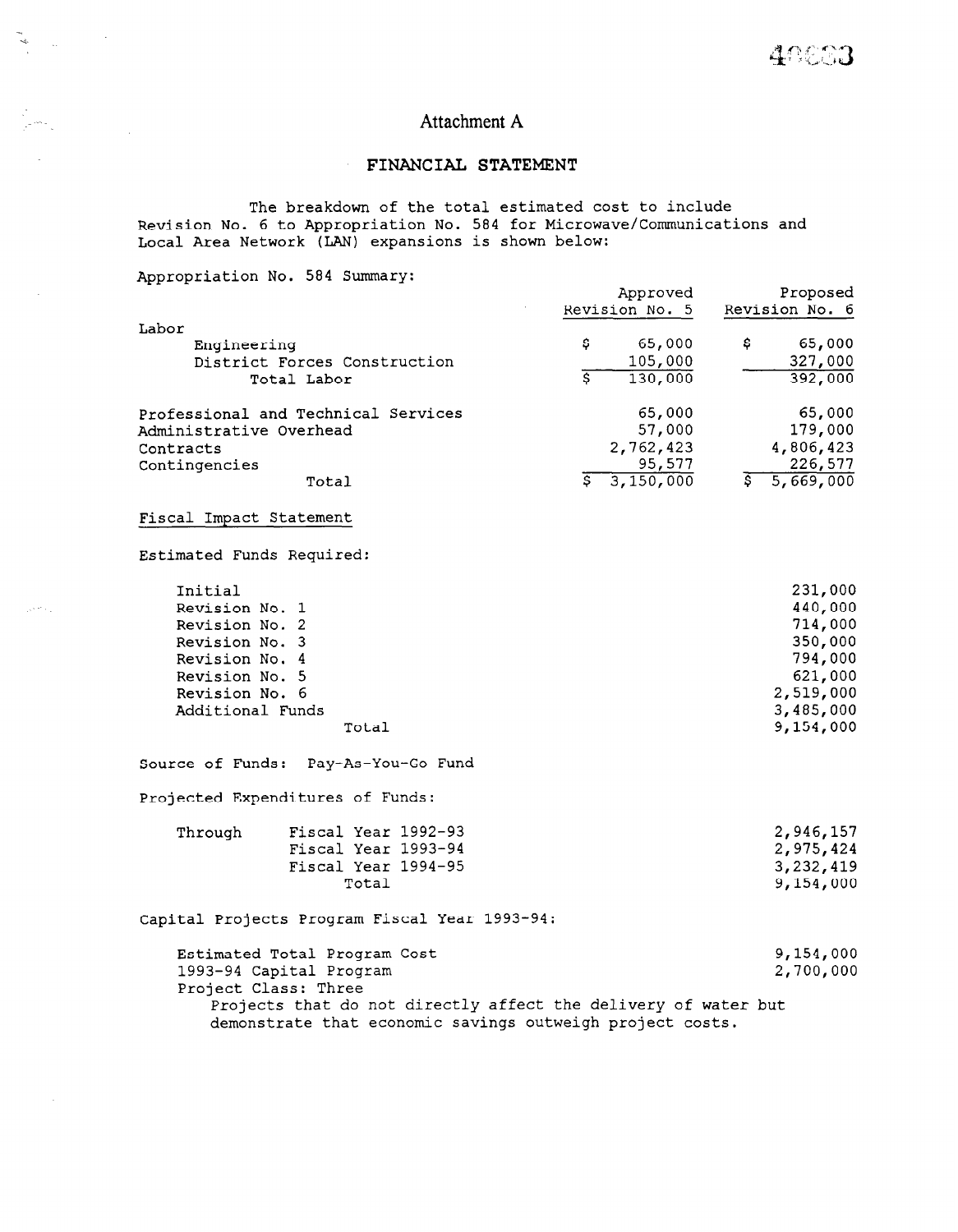## ATTACHMENT C

# Attachment "E" - Overview of Information Systems Strate Plan Estimates and Completed Work

| Original Andersen Estimate for ISSP      | $$37.0$ million  |
|------------------------------------------|------------------|
| Phase Zero Project (completed)           | 5.8 million      |
| Phase One Project (current proposal)     | 23.2 million     |
| ISSP Projects remaining* (estimated)     | 7.0 million      |
| Wide Area Network upgrades** (estimated) | $.8-1.4$ million |

Projects in the ISSP that will be addressed subsequent to Phase One projects include an Executive Information System, Document Management, Property Management and other minor applications.

\*\* Staff anticipates that a portion of the planned work for implementing the wide area network at all facilities impacted by the Phase One Program may need -workerse rings<br>to be accelerat if require Funding for this additional work, will be provided by a separate appropriation established for this purpose.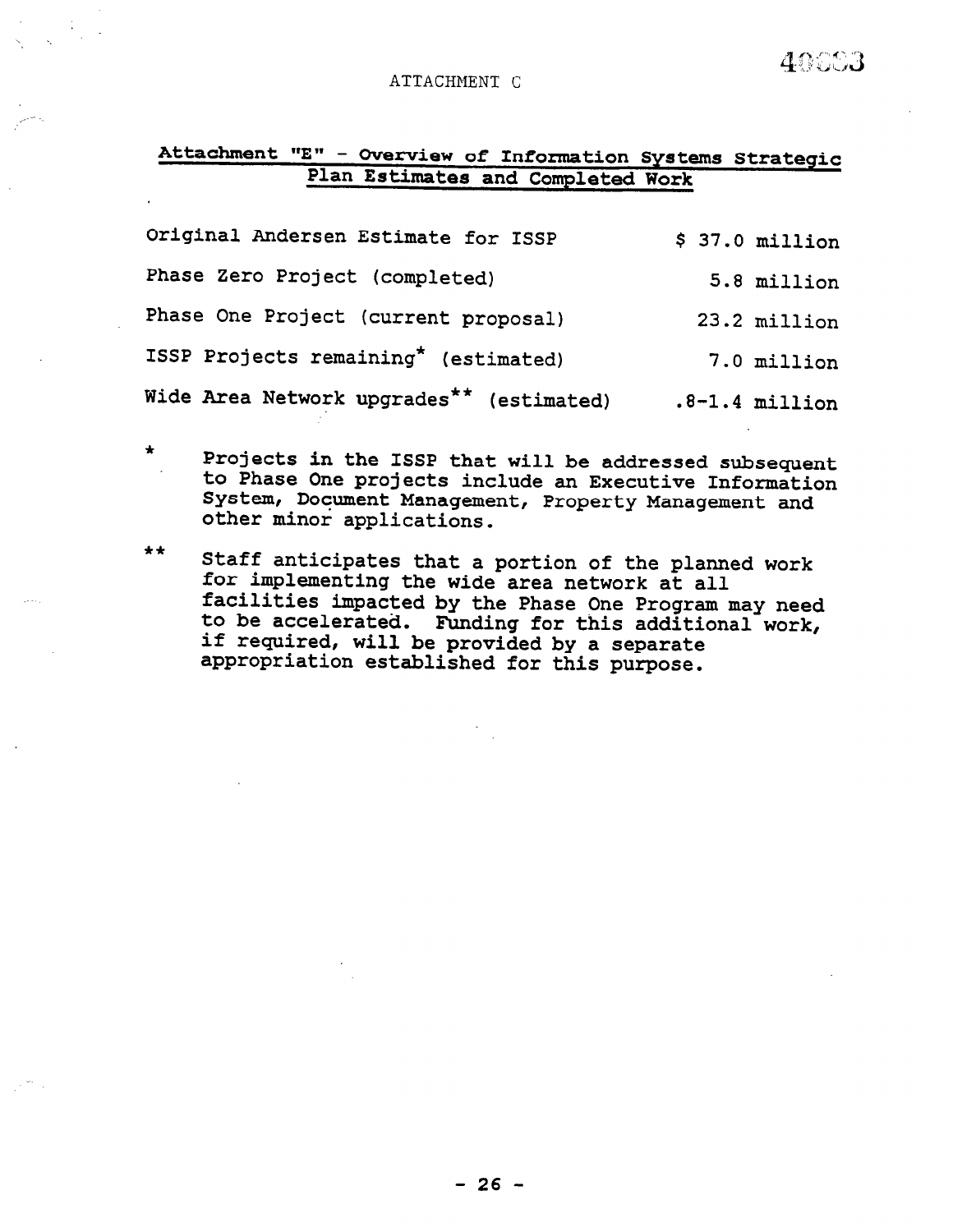ATTACHNENT D

## MEMORANDUM

# October 26, 1993

TO: Director, Information Systems

FROM: Chief of Operations

SUBJECT: Operations Local and Wide Area Network Requirements

1. For the past two years, the Operations Division has effectively utilized the MWD Local Area Networks (LANs) for sharing information between staff located in the Los Angeles Headquarters, La Verne, and San Dimas. LANs have enabled the staff to share application software, documents, spreadsheets, and high-quality laser and color printers.

2. Currently, the majority of field offices access the District's LAN indirectly, through modem and communications pistrict s may fluitectly, through modem and communications<br>software. These offices have and computer with the appropri software. These offices have one computer with the appropriation of the Incident naruware and Sortware to access programs such as the incluent<br>Penorting System and Material Safety Data Sheets. This method of reporting system and material safety Data Sneets. This met communications, although cumbersome and noticeably slow, is acceptable since these applications are not accessed on a d basis. However, with the implementation of Phase I and other Operations Division applications scheduled for next year, there is a need to provide field facilities with the equipment necessary for direct network access. LAN-based Phase I applications will provide the means for field staff to access cost, inventory, and personnel information in a timely fashion. This would translate into immediate increases in efficiency. The installation of field office LANs would also allow the sharing of data among all<br>Operations Division staff as well as other divisions.

3.  $\mathbf 3$  . In addition to Phase I applications, the following n addition to Phase I applications, the foll Operations Division applications are planned for network implementation or would benefit from a network:

 $A \sim \mathcal{A} \sim \mathcal{A} \sim \mathcal{A} \sim \mathcal{A} \sim \mathcal{A} \sim \mathcal{A} \sim \mathcal{A} \sim \mathcal{A} \sim \mathcal{A} \sim \mathcal{A} \sim \mathcal{A} \sim \mathcal{A} \sim \mathcal{A} \sim \mathcal{A} \sim \mathcal{A} \sim \mathcal{A} \sim \mathcal{A} \sim \mathcal{A} \sim \mathcal{A} \sim \mathcal{A} \sim \mathcal{A} \sim \mathcal{A} \sim \mathcal{A} \sim \mathcal{A} \sim \mathcal{A} \sim \mathcal{A} \sim \mathcal{A} \sim \$ A. Equipment Maintenance System (EMS) - This syst will replace Fleet Tracker, the Fleet Maintenance System. Currently, software is being evaluated and tested on the LAN. This system will be implemented at all District garages to manage maintenance of primarily mobile equipment. EMS utilizes a distributed database and most efficient use requires that each garage be linked to the District's LAN/WAN.<br>Implementation is scheduled to begin in 1994.

B. Maintenance Management System (MMS) - This system will be used for managing all maintenance performed on primarily stationary equipment. A short list of software packages is being evaluated. This system will be used by all field staff. Implementation is scheduled to begin in 1994.

B. Maintenance Management System (MMS) - This system